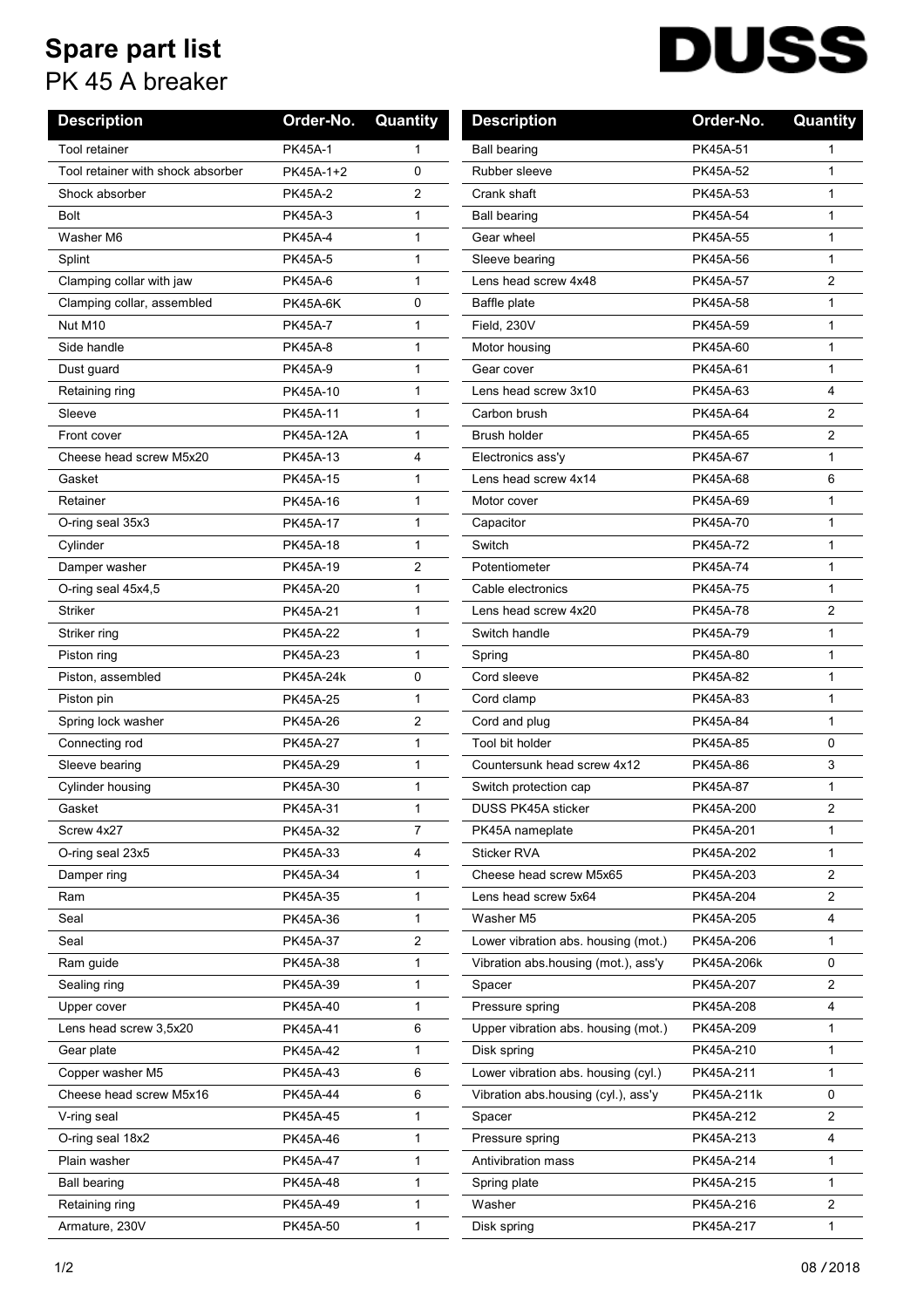## **Spare part list**

PK 45 A breaker

| <b>Description</b>                  | <b>Order-No. Quantity</b> | Description | <b>Order-No.</b> Quantity |  |
|-------------------------------------|---------------------------|-------------|---------------------------|--|
| Upper vibration abs. housing (cyl.) | PK45A-218                 |             |                           |  |

**DUSS**